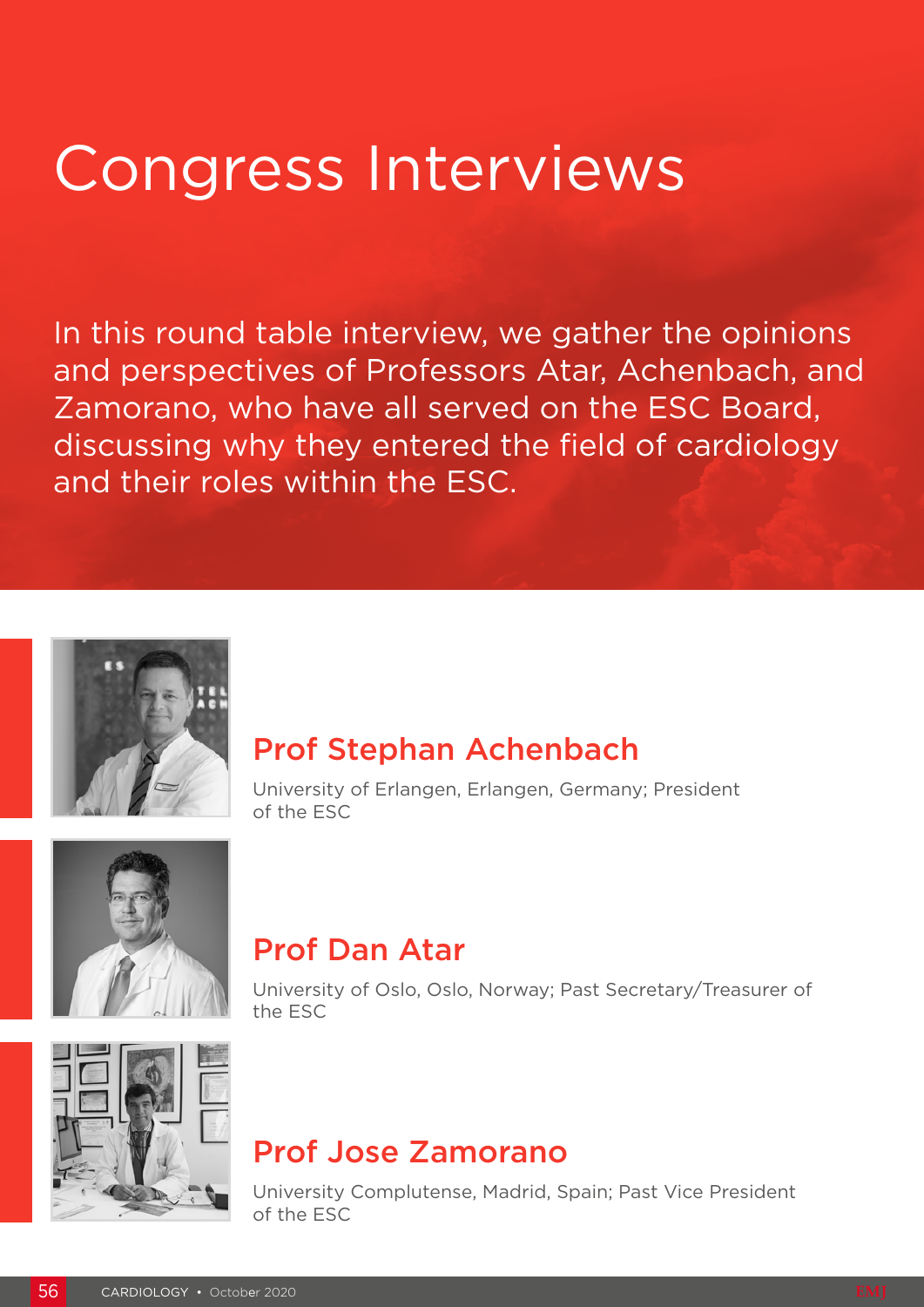#### What fasc<br>cardiolog<br>have a cal What fascinates you the most about cardiology, and why did you decide to have a career in this field?

Prof Atar: We cardiologists are proud to have chosen one of the most dynamic and innovative fields of medicine. Few disciplines have encountered similar progresses in disease detection and in therapies, both pharmacologybased and interventional alike. During the past 40 years, our field has gone through achievements that have revolutionised medicine to a great extent.

*"I love being a doctor and feeling that we can help many people; this happens in our profession daily and we feel privileged."*

Prof Achenbach: First of all, cardiology is extremely interesting from a physiology perspective. We have an organ that is constantly moving, with a complex interplay of muscle, valves, vessels, blood supply, and electrical currents. In addition, we can help not all, but many patients very rapidly and effectively, and get them to move on and continue leading a normal life. As an interventionalist who also practices imaging and general cardiology, I like the balance of manual work and 'intellectual' challenges; but please do not get me wrong, there is a lot of intellect in interventional work also.

Prof Zamorano: I am not the typical example of a person that was thinking of becoming a doctor since childhood. I was much simpler and wanted to become a football player. But after finishing school, I decided to enter medical school and become the first doctor in my family. Once I entered medical school, the heart became the most fascinating organ for me. From physiology to pathology, it is was all really intriguing, and still makes me happy whenever I research, diagnose, or treat a patient. Moreover, it is a privilege that we as doctors are able to help other people every day. In simple words, being a doctor is simply not the same as working as a doctor. I love being a doctor and feeling that we can help many people; this happens in our profession daily and we feel privileged.

#### Could you tell<br>published pap<br>hope the conc Could you tell us about your most recently published paper, and the impact you hope the conclusions to have on the cardiology community?

Prof Atar: In my most recent publication, the title says it all: "The Myth of Stable Coronary Heart Disease." The article explains that the term stable is a misconception, and it should be named 'chronic' instead, to reflect the progressive nature of disease. Shortly after this publication, the European Society of Cardiology (ESC) guidelines used the same terminology.

Prof Achenbach: At the moment, we are publishing mainly around 1) risk stratification by cardiac CT, helping to avoid individuals getting

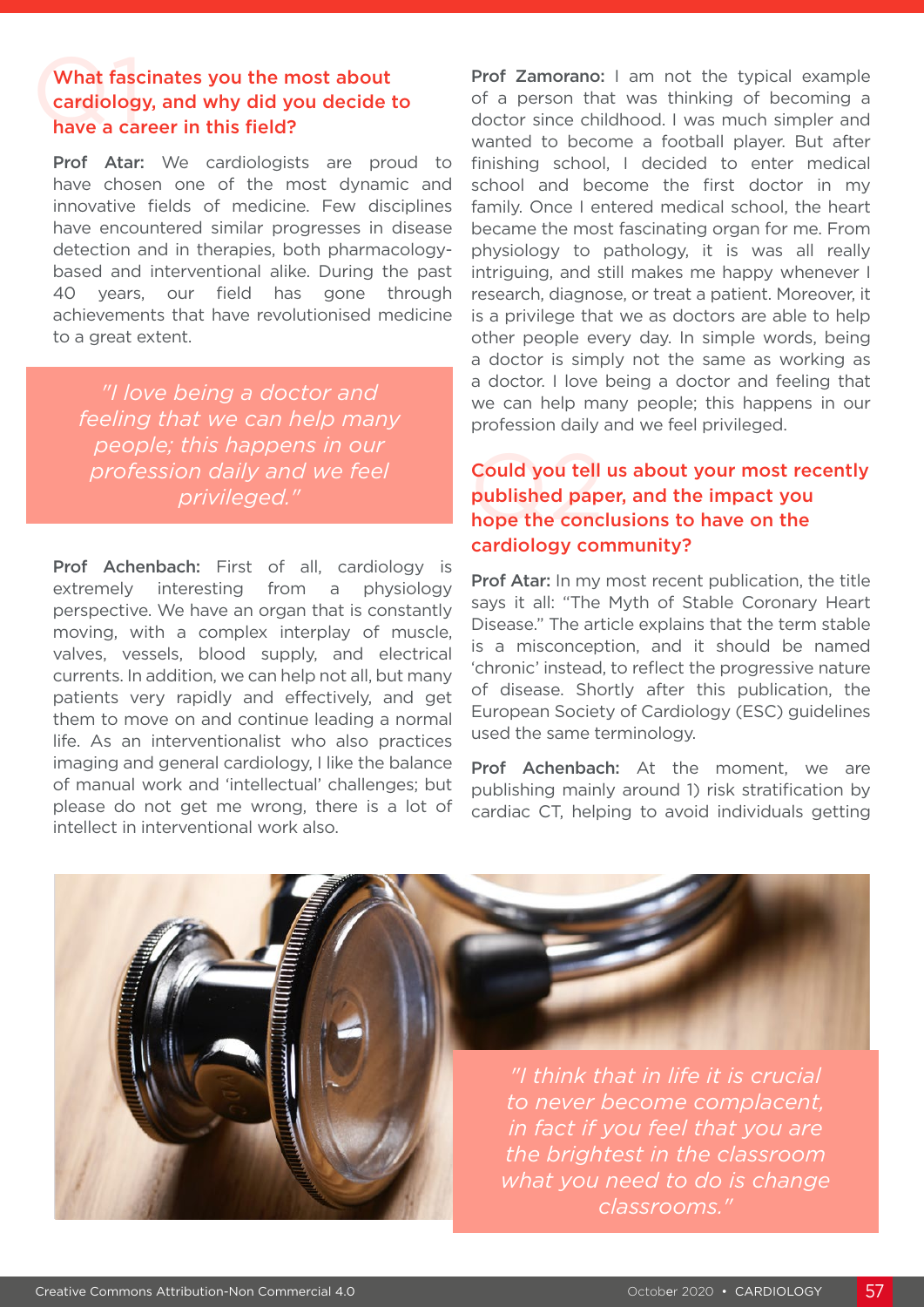a myocardial infarction and 2) the use of non-invasive imaging to make interventional procedures more effective and safer. This will help patients who undergo procedures such as percutaneous coronary intervention (PCI) or transcatheter aortic valve implantation (TAVI) to get better results at lower risk. Our contributions may be small, but overall, everyone who contributes helps to move the field further.

Prof Zamorano: My research life has been committed to improving diagnostic methods in cardiology and managing cardiovascular risk factors. My last contribution related to the new classification of tricuspid regurgitation (including the 'massive' and 'torrential' concept). Indeed, this implies not only a more accurate diagnosis but also aims to improve the prognosis of such patients. The new percutaneous approaches to valve diseases in cardiology implies a more accurate diagnosis and also aims to establish the optimal timing for treatment. I do believe that a more accurate diagnosis followed by earlier treatment will benefit our patients.

#### What does<br>Society of C<br>entail, and w What does your role on the European Society of Cardiology (ESC) Board entail, and what have you achieved so far in this position?

Prof Atar: I have served our society in a variety of elected positions and have enjoyed the various aspects to interact with colleagues. My role as Vice-President for National Affairs took me to 43 different national congresses and so-called leadership meetings, where we had a chance to discuss the future input of that particular national society to the ESC as an overarching multinational organisation, and I then delivered the specific wishes from the national leaders back to the ESC. In my current role as Treasurer/ Secretary of the society, I had the opportunity to monitor the growing activities across various constituent scientific bodies. All of these tasks were extremely rewarding and provided a lot of personal learning.

Prof Achenbach: I am currently the presidentelect and, as of September, I will be the president of the ESC for a period of two years. It will be both a challenge and a privilege to be at the front of such a distinguished group of colleagues and staff members.

In previous roles, among other things, I chaired the programme committee for the ESC Congresses 2017 in Barcelona and 2018 in Munich, and I had responsibilities for ESC global affairs, the website, and a rebranding programme.

Prof Zamorano: After reading this question, I realised that ESC has been quite relevant in my personal life, my family, and my career.

*"During the last few years, we have discussed digital cardiology many times and now COVID-19 has, in an abrupt way, moved all of us towards digital medicine."*

I started as a member of the Scientific Committee of the European Association of Echocardiography (EAE) with Prof Fausto Pinto (2001–2004), Member of the Accreditation Committee of the EAE (2003), Member of the Guidelines Committee chaired by Prof Silvia Priori (2004–2008), elected Councillor of the ESC with Prof Kim Fox (2006– 2008), elected President-elect of the EAE (2006–2008), Secretary/Treasurer of the ESC with Prof Roberto Ferrari (2008–2010), President of the EAE (2008–2010), Chair of the ESC Guidelines Committee (2012–2016), Chair of the ESC Global Affairs Committee (2016–2018), and I currently am Vice-president of the ESC. A lot of time and effort has been committed. I could list personal contributions but will refrain from it as I never seek recognition for teamwork. I do not recall any sad memories in my ESC history, they were all good moments. I only remember having excellent and brilliant cardiologists around me driving me to improve. I think that in life it is crucial to never become complacent, in fact if you feel that you are the brightest in the classroom what you need to do is change classrooms. This feeling never happened to me at ESC, I was always surrounded by brilliant, committed and hardworking people. I found some friends at ESC, cardiologists and staff, and I feel that ESC will always be a part of my life. Even if I did mange some great projects, new ideas, books etc., I have the feeling that I always received much more than what I gave and I am forever grateful.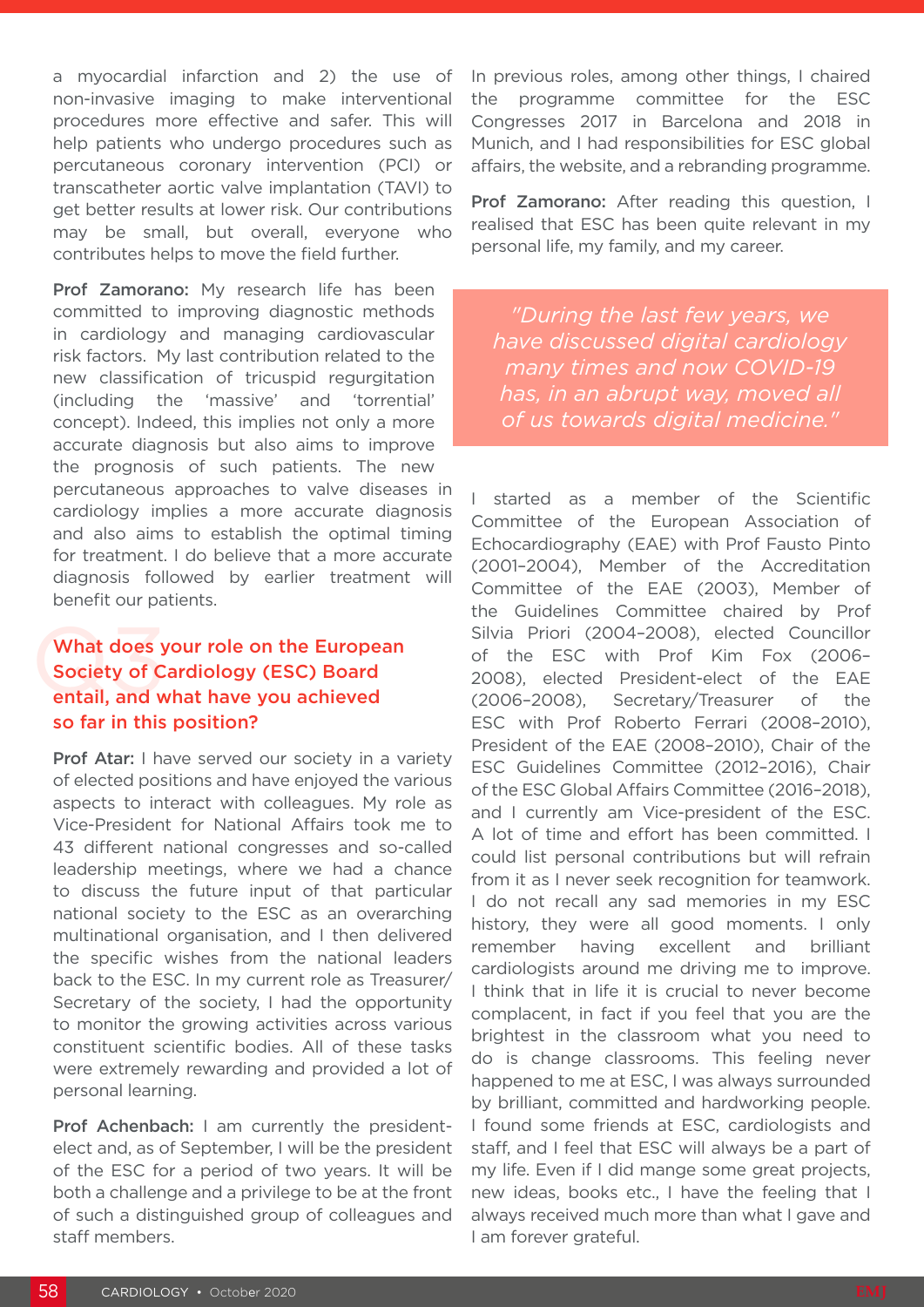### It has been decided to move the ESC<br>Congress 2020 into a virtual meeting<br>this year. What do you believe to be the It has been decided to move the ESC Congress 2020 into a virtual meeting advantages of an online congress?

**Prof Atar:** There was undoubtedly disappointment in the ESC Board when we had to take this decision. Nothing can replace the buzz of a face-to-face meeting. There are a few advantages in substituting a live congress with a virtual event, and we shall make the best of it. However, I would say that the excitement of meeting colleagues face-to-face and performing live scientific discussions is never the same in a virtual meeting.

Prof Achenbach: It will allow more individuals to connect and participate, from all around the world, so that is a major benefit. We can reach further but it is also necessary that we adapt our programme and content to that new situation. The ESC team has been performing marvellous work to achieve that.

Prof Zamorano: Life is digital. The world is not changing, is has already changed. Learning and education goes hand in hand in a different way nowadays. There is no doubt that we need to move towards this new concept. What should not be done is simply replicating the usual ESC Congress to an electronic format. I am happy to see that this is not the spirit of the ESC Congress 2020. We should also not expect attendees to sit in front of their computers for 3 days and learn. Again, this is not the spirit of the meeting. Therefore, ESC will again be leading a new trend of education and I am sure it will be a great meeting and boast a new way of teaching.

#### 'Spotlight 20<br>Cardiology'<br>of the ESC C 'Spotlight 2020: The Cutting Edge of Cardiology' will be the overarching theme of the ESC Congress. How have recent advancements in technology helped research and patient care?

Prof Atar: New developments in therapy are constantly evolving, and hence the title of this year's spotlight. We will be proud to feature some of the breakthrough findings in cardiovascular science.

Prof Achenbach: There are so many developments, reaching from small interfering RNA to catheter-based treatment techniques of valve disease and smart watches to follow the heart rhythm. We constantly have new opportunities to diagnose and treat, and need to carefully evaluate what is good, useful, and has a benefit in the long run.

**Prof Zamorano:** Cardiology as a specialty has always been in nexus with technology. New diagnostic methods, innovations in therapy, or research are part of the DNA of cardiologists, it is something that attracts our professionals. Therefore, the topic is quite pertinent, especially nowadays with all the changes that suddenly appeared in our medical profession as a result of the COVID-19 pandemic. During the last few years, we have discussed digital cardiology manny times and now COVID-19 has, in an abrupt way, moved all of us towards digital medicine.

#### The mission<br>burden of ca<br>opinion, wha The mission of the ESC is: "To reduce the burden of cardiovascular disease." In your opinion, what areas of cardiology need the most support at this time?

Prof Atar: Cardiology encompasses all sub disciplines, each of which has an enormous impact on health, and I therefore would not emphasise one of those areas in preference of the others. The spectrum goes from prevention, to diagnosis, to therapy.

Prof Achenbach: We need to address inequalities and make sure that, if in any way possible, all individuals and patients in Europe and beyond get access to those diagnostic and therapeutic measures that will reduce mortality and morbidity. Singling out a certain area of cardiology that needs particular attention, whether intervention, arrhythmias, heart failure, or other, would not be adequate since there are constant improvements in all of these areas that need to be made known and implemented. However, the ESC also has a particular role in trying to influence health policies towards healthier behaviour, and to make sure that funding for cardiovascular research does not fall even more behind that of other diseases such as cancer. Cardiovascular disease remains the most frequent cause of death and efforts to fight cardiovascular disease must not decline.

Prof Zamorano: It is difficult to state a specific area. Obviously, all areas, but if you ask me what I did in my own department in the last months, I can answer that we changed many things.